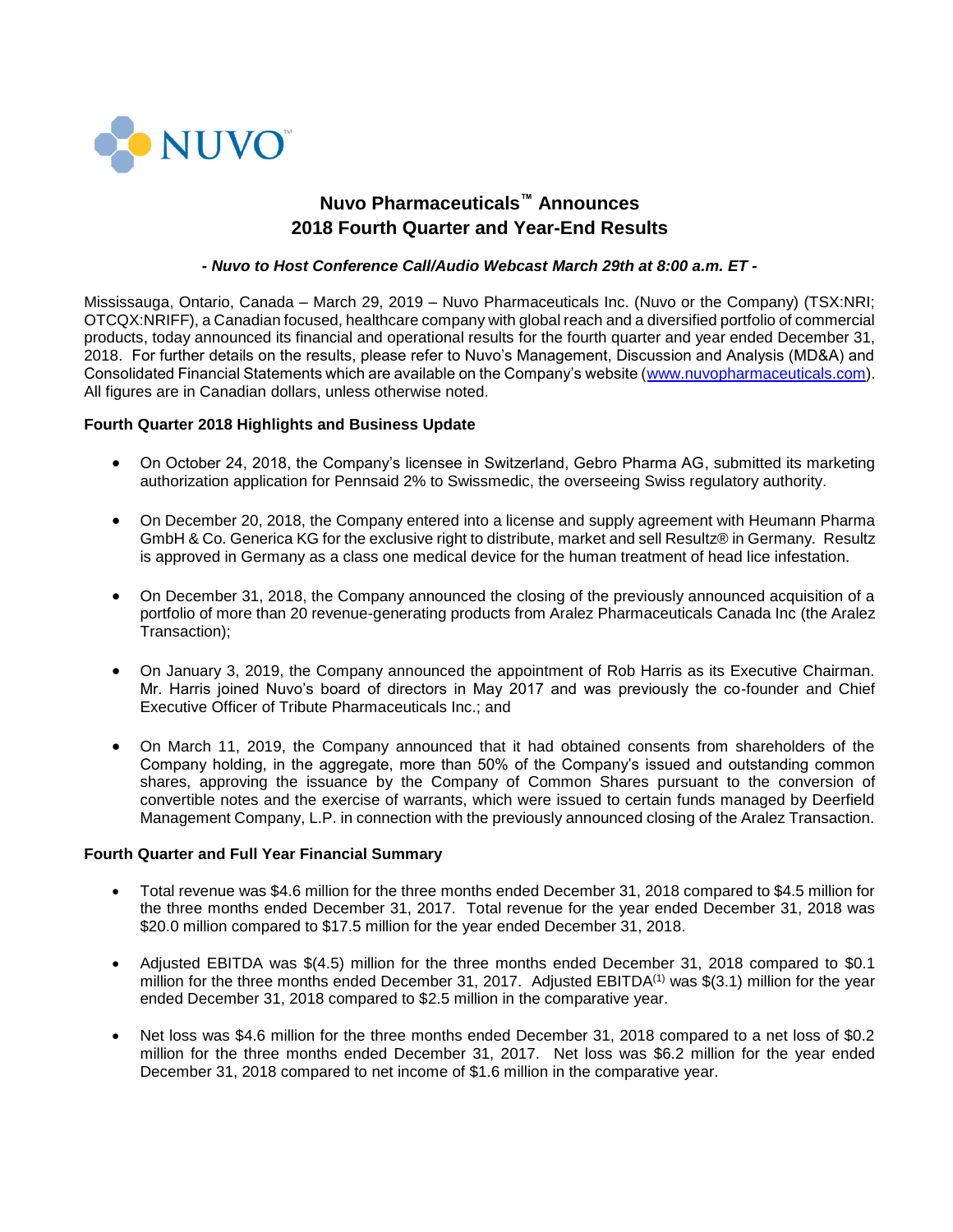- Cash was \$28.1 million as at December 31, 2018 compared to \$4.1 million as at September 30, 2018.
	- <sup>(1)</sup> Adjusted EBITDA is a non-International Financial Reporting Standards (IFRS) financial measure defined by the Company below.

"Nuvo's business ended 2018 with significant positive momentum. Closing the Aralez Transaction has allowed us to achieve our strategic objective of diversifying our revenue streams and expanding our portfolio of innovative and growth-oriented products," said Jesse Ledger, Nuvo's President & CEO. "We expect 2019 to be a year of transformational growth for our business and we now have the products, the infrastructure and most importantly the people to execute on our plans."

## **Growth Strategy**

The Company intends to further expand its Canadian and International businesses through organic growth of existing products, targeted in-licensing and acquisition opportunities which leverage the Company's in house commercial, scientific and manufacturing infrastructure and out-licensing of distribution rights for select products in global markets. The Company will continue to have a direct commercial presence in Canada and utilize a network of license and distribution partners for ex-Canadian markets.

## **The Aralez Transaction**

On December 31, 2018, the Company announced the closing of the Aralez Transaction. The Aralez Transaction included the acquisition of Aralez Canada, a growing business that includes the products Cambia®, Blexten®, as well as the Canadian distribution rights to Resultz®, and will create a platform for the Company to acquire and launch additional commercial products in Canada. The Company also acquired the worldwide rights and royalties from licensees for Vimovo®, Yosprala™ and global, ex-U.S. product rights to Suvexx.

## **Table of Selected Financial Results**

For further details on the results, please refer to Nuvo's MD&A and the Consolidated Financial Statements which are available on the Company's website [\(www.nuvopharmaceuticals.com\)](http://www.nuvopharmaceuticals.com/).

|                                     | Three months ended   |              |             | Year ended |                                   |         |  |
|-------------------------------------|----------------------|--------------|-------------|------------|-----------------------------------|---------|--|
|                                     | December 31,<br>2018 | December 31, | 2017 Change | 2018       | December 31, December 31,<br>2017 | Change  |  |
| (in thousands, except gross margin) | S                    | \$           | \$          | S          | \$                                | \$      |  |
| <b>Product Sales</b>                | 4,009                | 4,199        | (190)       | 17,569     | 16,338                            | 1,231   |  |
| Other Revenue                       | 598                  | 286          | 312         | 2,429      | 1,185                             | 1,244   |  |
| <b>Total Operating Expenses</b>     | 10,103               | 4,634        | 5,469       | 26,833     | 15,649                            | 11,184  |  |
| Gross Margin % on Product Sales     | 45%                  | 46%          | (1)%        | 51%        | 50%                               | 1%      |  |
| Net Income (Loss)                   | (4,631)              | (186)        | (4, 445)    | (6, 153)   | 1,581                             | (7,734) |  |
| <b>Adjusted EBITDA</b>              | (4, 503)             | 73           | (4, 576)    | (3,069)    | 2,461                             | (5,530) |  |

Total revenue for the three months ended December 31, 2018 was \$4.6 million compared to \$4.5 million for the three months ended December 31, 2017. The increase in revenue was primarily related to a \$0.9 million increase in Pennsaid product sales, a \$0.3 million increase in Resultz license revenue, a \$0.1 million increase in Resultz product sales and a \$0.1 million increase in HLT product sales, offset by a \$1.2 million decrease in Pennsaid 2% product sales. Total revenue for the year ended December 31, 2018 was \$20.0 million compared to \$17.5 million for the comparative year.

Total operating expenses for the three months ended December 31, 2018 increased to \$10.1 million compared to \$4.6 million for the three months ended December 31, 2017. The increase in operating expenses was primarily attributable to an increase in G&A and amortization of intangibles, partially offset by a decrease in COGS and R&D expenses. Total operating expenses for the year ended December 31, 2018 were \$26.8 million, an increase from \$15.6 million for the year ended December 31, 2017.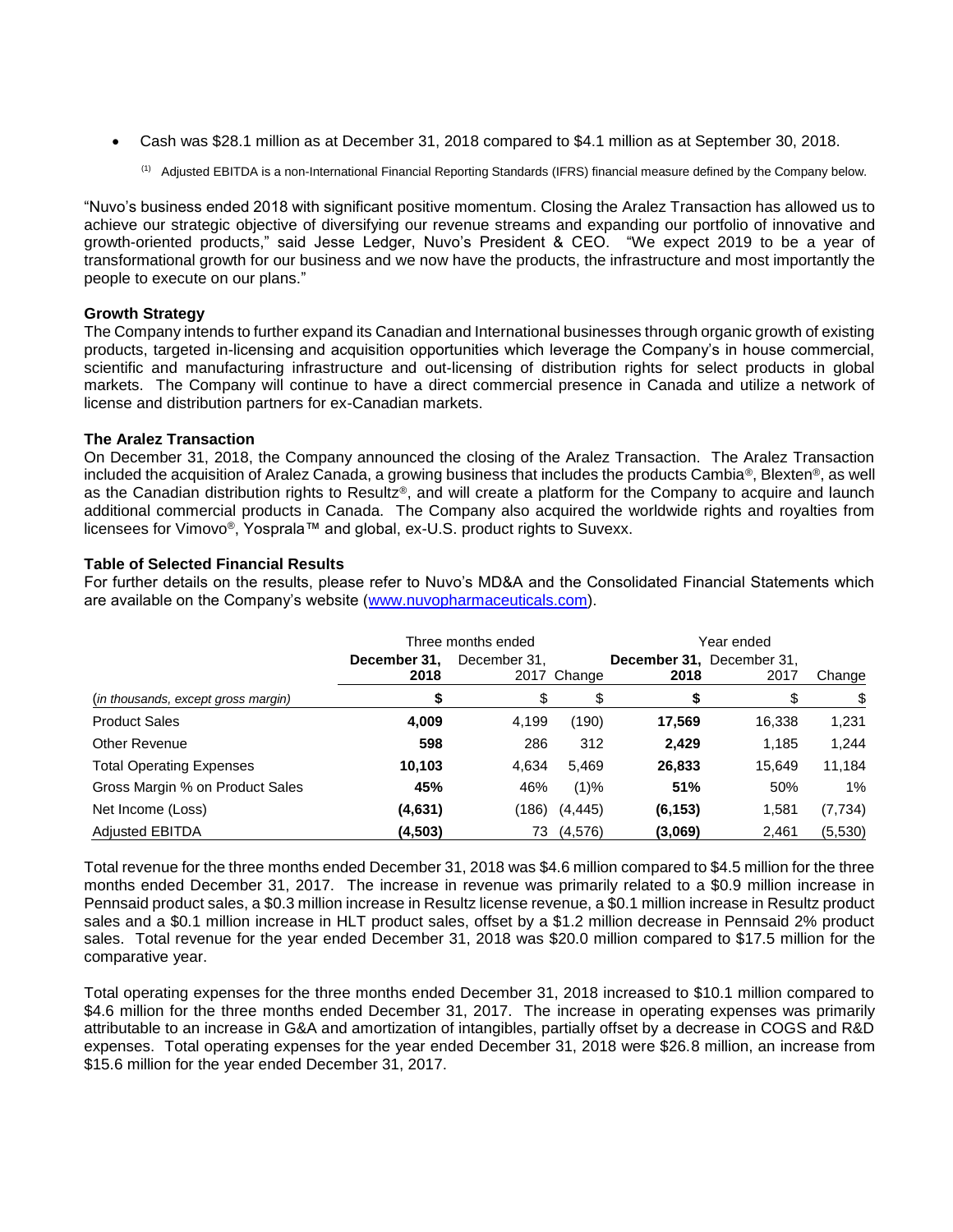COGS for the three months ended December 31, 2018 was \$2.2 million compared to \$2.3 million for the three months ended December 31, 2017. The decrease in COGS was primarily related to a decrease in Pennsaid 2% product sales. The decrease in product sales reduced the gross margin on product sales to \$1.8 million or 45% for the three months ended December 31, 2018 compared to \$1.9 million or 46% for the three months ended December 31, 2017. COGS for the year ended December 31, 2018 was \$8.6 million compared to \$8.1 million for the year ended December 31, 2017. Gross margin on product sales was \$8.9 million or 51% for the year ended December 31, 2018 compared to a gross margin of \$8.2 million or 50% for the year ended December 31, 2017.

G&A expenses increased to \$7.4 million for the three months ended December 31, 2018 compared to \$2.4 million for the three months ended December 31, 2017. The increase in the current quarter of \$5.0 million was primarily related to an increase in one time transaction fees related to the Aralez Transaction. G&A expenses were \$16.2 million for the year ended December 31, 2018 compared to \$7.1 million for the year ended December 31, 2017.

For the year ended December 31, 2018, the Company recognized non-cash costs of \$2.0 million in amortization related to the Resultz patents [December 31, 2017 - \$nil].

Net loss was \$4.6 million for the three months ended December 31, 2018 compared to a net loss of \$0.2 million for the three months ended December 31, 2017. The increase in net loss was primarily related to an increase in G&A expenses and amortization of intangibles. Net loss for the year ended December 31, 2018 was \$6.2 million compared to net income of \$1.6 million for the year ended December 31, 2017.

Adjusted EBITDA decreased to \$(4.5) million for the three months ended December 31, 2018 compared to \$0.1 million for the three months ended December 31, 2017. The decrease in Adjusted EBITDA in the current quarter was primarily attributable to an increase in G&A expenses, including \$5.3 million for one-time transaction fees related to the Aralez Transaction. Adjusted EBITDA decreased to \$(3.1) million for the year ended December 31, 2018 compared to \$2.5 million for the year ended December 31, 2017. The year ended December 31, 2018 included \$7.7 million for one-time transaction fees related to the Aralez Transaction.

Cash was \$28.1 million as at December 31, 2018 compared to \$4.1 million as at September 30, 2018. The increase in cash and cash equivalents was primarily due to the \$21.9 million (US\$16.1 million) net of cash received from Deerfield upon the closing of the Aralez Transaction.

The number of common shares outstanding as at December 31, 2018 was 11,388,282.

### **Non-IFRS Financial Measures**

### Adjusted EBITDA

EBITDA is a non-IFRS financial measure. The term EBITDA does not have any standardized meaning under IFRS and therefore may not be comparable to similar measures presented by other companies. The Company defines Adjusted EBITDA as net income from continuing operations before net interest expense, depreciation and amortization and income tax expense (EBITDA), plus amounts billed to customers for existing contract assets, inventory step-up expense, stock-based compensation expense, other expenses, less revenue recognized upon recognition of a contract asset and other income. Management believes Adjusted EBITDA is a useful supplemental measure from which to determine the Company's ability to generate cash available for working capital, capital expenditures, debt repayments, interest expense and income taxes.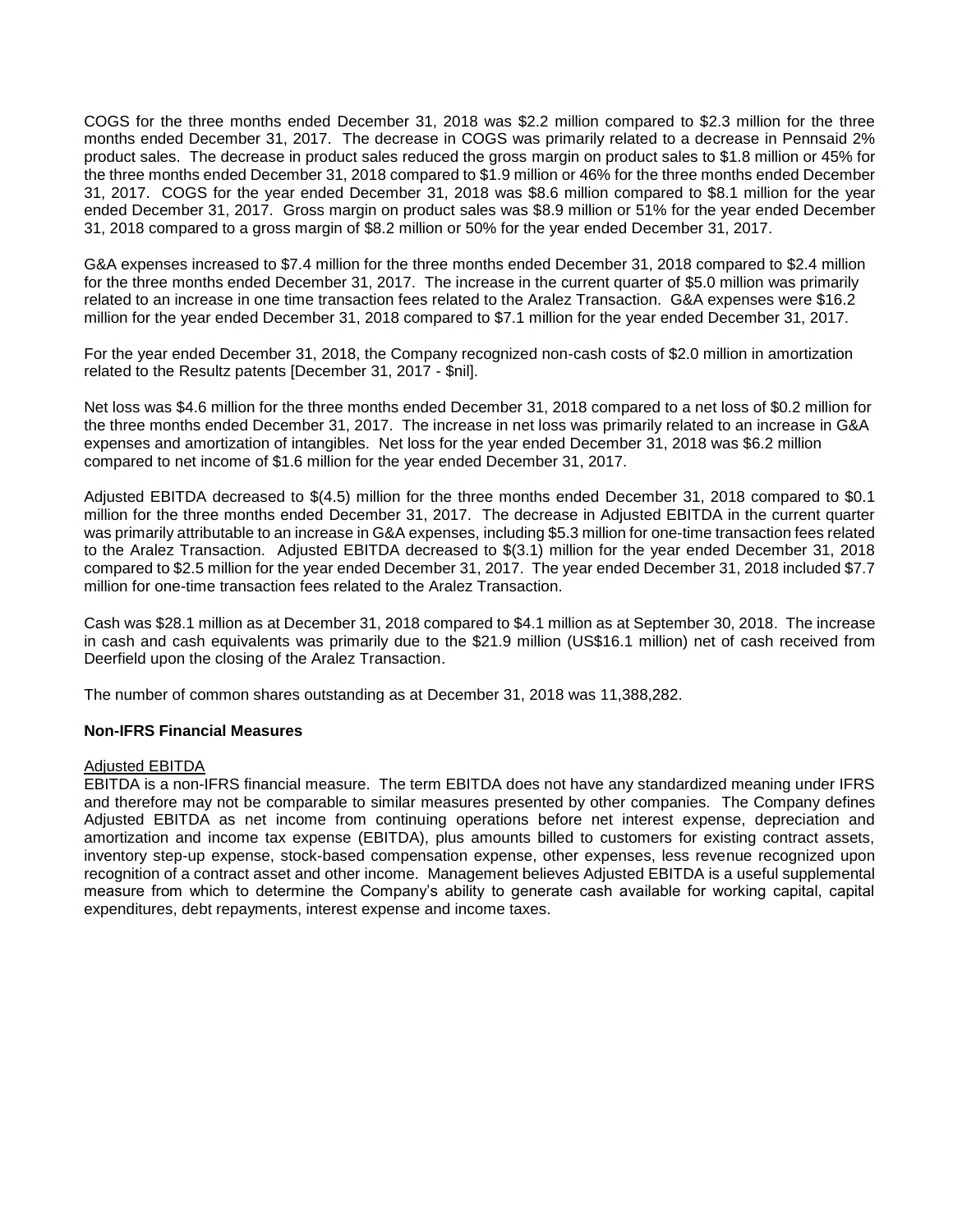The following is a summary of how EBITDA and Adjusted EBITDA are calculated:

|                                                               | Three Months ended<br>December 31 |       | Twelve Months ended<br>December 31 |       |
|---------------------------------------------------------------|-----------------------------------|-------|------------------------------------|-------|
|                                                               | 2018                              | 2017  | 2018                               | 2017  |
| in thousands                                                  | \$                                | \$    | \$                                 | \$    |
| Net income (loss)                                             | (4,631)                           | (186) | (6, 153)                           | 1,581 |
| Add back:                                                     |                                   |       |                                    |       |
| Net interest expense (income)                                 | 5                                 | (39)  | (32)                               | (157) |
| Depreciation and amortization                                 | 633                               | 84    | 2,493                              | 258   |
| Income tax expense (recovery)                                 | (64)                              |       | (187)                              | 1     |
| <b>EBITDA</b>                                                 | (4,057)                           | (141) | (3, 879)                           | 1,683 |
| Add back:                                                     |                                   |       |                                    |       |
| Amounts billed to customers for existing contract assets      | 171                               |       | 514                                |       |
| Stock-based compensation                                      | 184                               | 177   | 791                                | 486   |
| Other Expenses (Income):                                      |                                   |       |                                    |       |
| Loss on disposal of contract assets                           | 452                               |       | 452                                |       |
| Change in fair value of contingent and variable consideration | (775)                             |       | (518)                              |       |
| Foreign currency loss (gain)                                  | (478)                             | 81    | (429)                              | 336   |
| Other income                                                  |                                   | (44)  |                                    | (44)  |
| <b>Adjusted EBITDA</b>                                        | (4, 503)                          | 73    | (3,069)                            | 2,461 |

## **Management to Host Conference Call/Webcast**

Management will host a conference call to discuss the results today (Friday, March 29, 2019) at 8:00 a.m. ET. To participate in the conference call, please dial 1 888 390 0546 or 416 764 8688. Please call in 15 minutes prior to the call to secure a line. You will be put on hold until the conference call begins.

A taped replay of the conference call will be available two hours after the live conference call and will be accessible until April 5, 2019 by calling 1 888 390 0541 or 416 764 8677 playback passcode 001237.

A live audio webcast of the conference call will be available through [www.nuvopharmaceuticals.com.](http://www.nuvopharmaceuticals.com/) Please connect at least 15 minutes prior to the conference call to ensure adequate time for any software download that may be required to hear the webcast.

### **About Nuvo Pharmaceuticals Inc.**

Nuvo (TSX: NRI; OTCQX: NRIFF) is a Canadian focused, healthcare company with global reach and a diversified portfolio of commercial products. The Company targets several therapeutic areas, including pain, allergy and dermatology. The Company's strategy is to in-license and acquire growth-oriented, complementary products for Canadian and international markets and to out-license select products in global markets. Nuvo's head office is located in Mississauga, Ontario, Canada, the international operations are located in Dublin, Ireland and the U.S. Food and Drug Administration (FDA), Health Canada and E.U. approved manufacturing facility is located in Varennes, Québec, Canada. For additional information, please visit [www.nuvopharmaceuticals.com.](http://www.nuvopharmaceuticals.com/)

### **FOR MORE INFORMATION, PLEASE CONTACT:**

Investor Relations Email: [ir@nuvopharm.com](mailto:ir@nuvopharm.com)